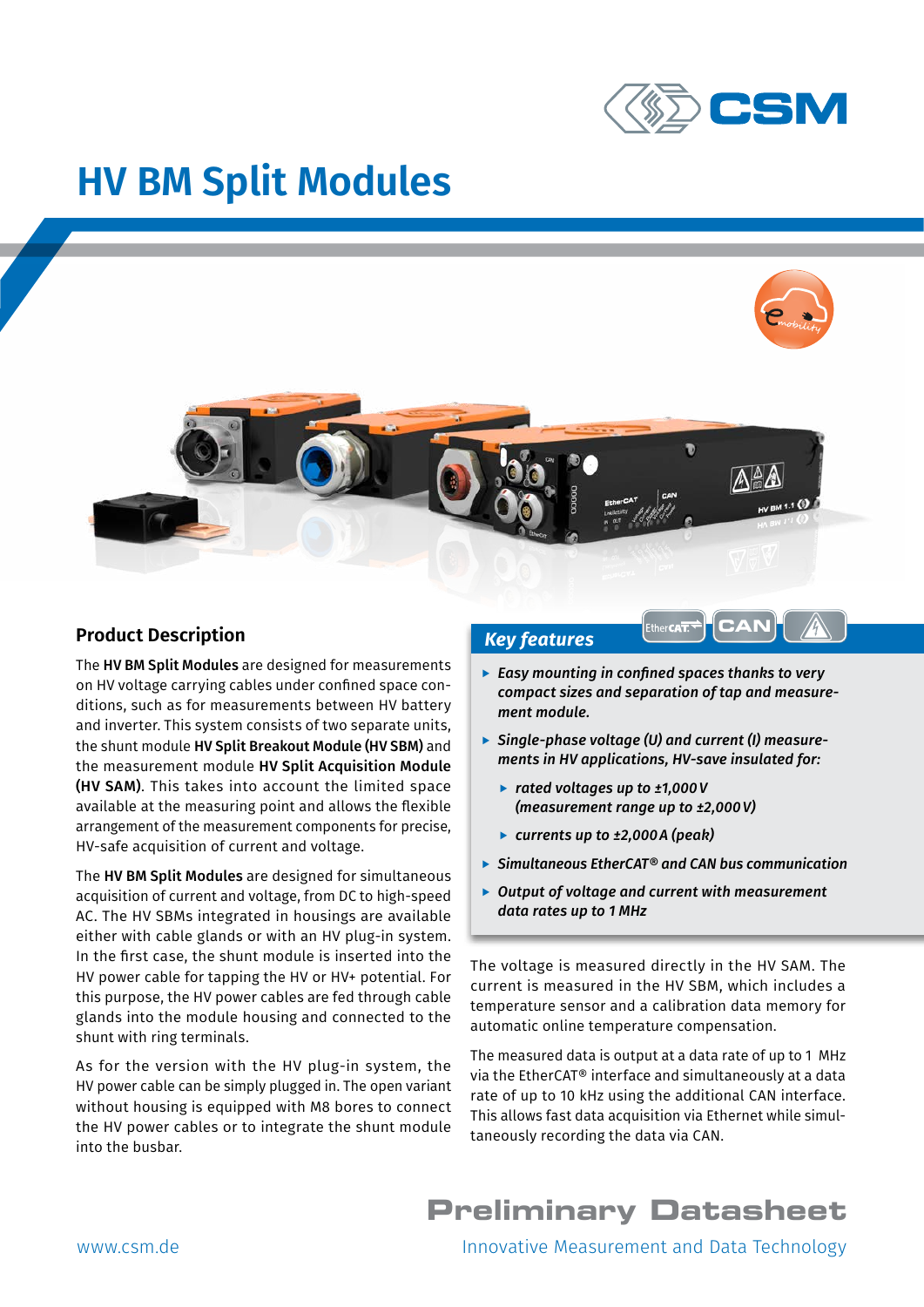

Fig. 1-1: Modular mounting of the measurement technology components



Fig. 1-2: HV SBM I and U: Integration of an HV SBM open into a busbar

#### **Maintenance**

- $\blacktriangleright$  HV isolation test according to EN 61010 at least every 12 months, see EN 61010 for scope of test
- $\blacktriangleright$  Calibration every 12 months recommended

## **Shipping content**

- $\blacktriangleright$  HV BM Split Modules (HV Split Breakout Module or HV Split Acquisition Module)
- $\blacktriangleright$  Configuration software CSMconfig
- $\blacktriangleright$  Documentation
- $\triangleright$  Device Description File (\*.xml)
- $\blacktriangleright$  DAkkS calibration certificate
- $\blacktriangleright$  Test protocols for HV insulation test

#### **Accessories**

**F** See data sheets "ECAT Accessories" and "CAN Accessories"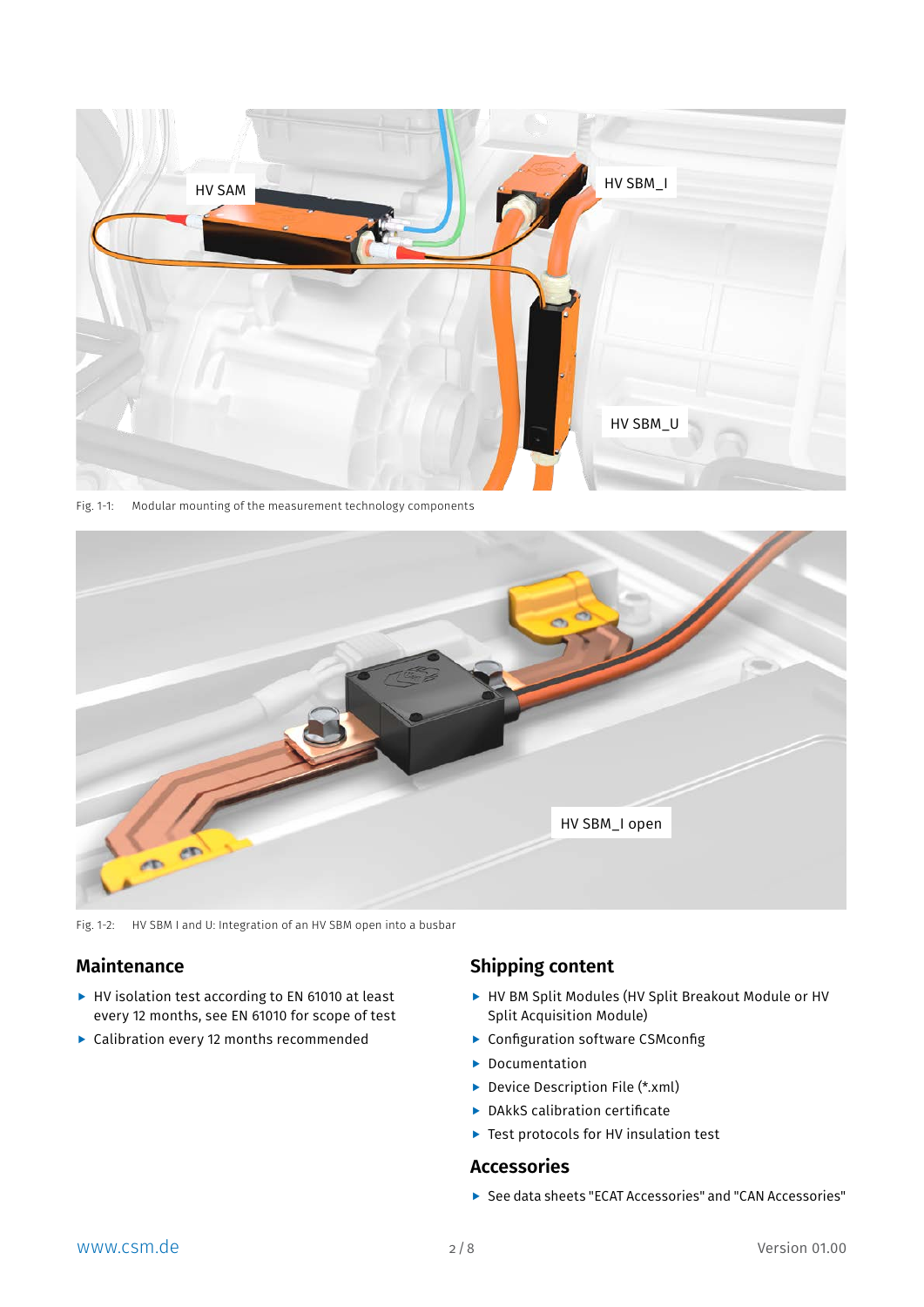## <span id="page-2-0"></span>**Technical data**

## **HV SAM (measurement module)**

The HV Split Acquisition Module is the measurement module and provides two inputs, one for current and one for voltage. By separating the tapping from the measurement module, the latter no longer has to be integrated directly at the point of measurement.

| <b>Type designation</b>                 | HV Split Acquisition Module (HV SAM)                                                                                                                                                                                                                                                                  |  |  |  |
|-----------------------------------------|-------------------------------------------------------------------------------------------------------------------------------------------------------------------------------------------------------------------------------------------------------------------------------------------------------|--|--|--|
|                                         |                                                                                                                                                                                                                                                                                                       |  |  |  |
| Inputs                                  | 2 analog inputs (voltage, current)                                                                                                                                                                                                                                                                    |  |  |  |
| Measurement ranges                      |                                                                                                                                                                                                                                                                                                       |  |  |  |
| Voltage                                 | $\pm 100, \pm 200, \pm 500, \pm 1,000$ V, $\pm 2,000$ V <sup>1</sup>                                                                                                                                                                                                                                  |  |  |  |
| Current <sup>2</sup>                    | four adjustable measurement ranges $(I_{\text{Meas}})$ depending on the shunt installed                                                                                                                                                                                                               |  |  |  |
|                                         | $I_1 = I_{\text{peak}}$ , $I_2 = I_{\text{Rated}}$ , $I_3$ , $I_4$<br>→ See section "HV SBM"                                                                                                                                                                                                          |  |  |  |
| Internal resolution                     | 16 bit                                                                                                                                                                                                                                                                                                |  |  |  |
| Internal sampling rate                  | 1MS/s                                                                                                                                                                                                                                                                                                 |  |  |  |
| Measurement data rate/<br>send rate     |                                                                                                                                                                                                                                                                                                       |  |  |  |
| <b>ECAT</b>                             | 1, 2, 5, 10, 20, 50, 100, 200, 500, 1,000 kHz 3                                                                                                                                                                                                                                                       |  |  |  |
| CAN                                     | 1, 2, 5, 10, 20, 50, 100, 200, 500 Hz, 1, 2, 5, 10 kHz <sup>4</sup>                                                                                                                                                                                                                                   |  |  |  |
| HW input filter                         | 8th order Bessel filter, threshold frequency approx. 250 kHz                                                                                                                                                                                                                                          |  |  |  |
| SW input filter                         | Switchable 6th order Butterworth filter,<br>Threshold frequency automatically adjusted to the measurement data rate,<br>Can also be specified individually for voltage, current and power:<br>Threshold frequency up to 200 kHz (ECAT)<br>Output rate of up to 2 kHz, additional average value filter |  |  |  |
| Field of application <sup>5</sup>       | For measurements in HV environments <sup>6</sup>                                                                                                                                                                                                                                                      |  |  |  |
|                                         | For details, please refer to the applicable document: "Technical Information:<br>Fields of application for CSM High-Voltage Measurement Modules".                                                                                                                                                     |  |  |  |
| Nominal voltage<br>(unipolar & bipolar) | up to 1,000 V DC                                                                                                                                                                                                                                                                                      |  |  |  |
| Routine test <sup>7</sup>               | An isolation test <sup>8</sup> has to be performed at least once every 12 months.                                                                                                                                                                                                                     |  |  |  |
| EtherCAT <sup>®</sup> interface         | Ethernet 100 Base-TX, 100 Mbit/sEtherCAT® slave controller,<br>synchronization via Distributed Clocks or Sync Manager 3                                                                                                                                                                               |  |  |  |
| Configuration                           | with CSMconfig via XCP-Gateway or EtherCAT® master software<br>via CANopen over EtherCAT® (CoE),<br>settings and configurations stored in the device                                                                                                                                                  |  |  |  |
| <b>CAN</b> interfaces                   | CAN 2.0B (active), High Speed (ISO 11898-2:2016), 125 Kbit/s to 1 Mbit/s,<br>up to 2 Mbit/s with CSMcan interface, data transfer free running                                                                                                                                                         |  |  |  |
| Configuration                           | via CAN bus with CSMconfig, settings and configuration data stored in the device                                                                                                                                                                                                                      |  |  |  |
| <b>LED</b> indicators                   |                                                                                                                                                                                                                                                                                                       |  |  |  |
| <b>ECAT</b>                             | Status, Link Activity IN, Link Activity OUT                                                                                                                                                                                                                                                           |  |  |  |
| CAN                                     | Power, status                                                                                                                                                                                                                                                                                         |  |  |  |
| Measurement channel                     | Configuration, operation                                                                                                                                                                                                                                                                              |  |  |  |

www.csm.de 3/8 Version 01.00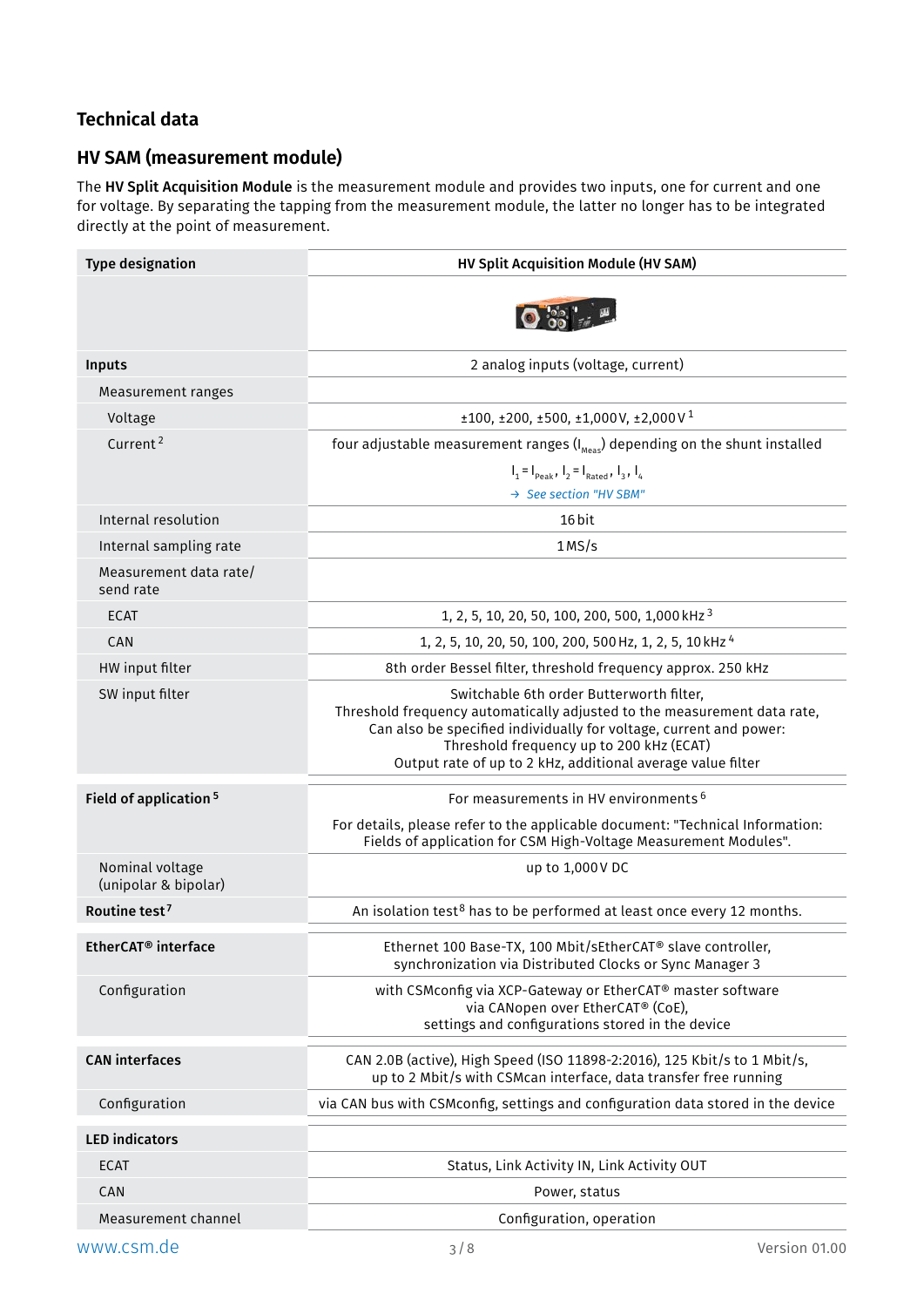<span id="page-3-0"></span>

| <b>Type designation</b>                 | HV Split Acquisition Module (HV SAM)                                                      |  |  |
|-----------------------------------------|-------------------------------------------------------------------------------------------|--|--|
| Measurement categories <sup>7</sup>     |                                                                                           |  |  |
| CAT <sub>0</sub>                        | 1,000V                                                                                    |  |  |
| CAT II                                  | 600V                                                                                      |  |  |
| <b>CAT III</b>                          | 300 V                                                                                     |  |  |
| <b>Power supply</b>                     |                                                                                           |  |  |
| Minimum                                 | 7 V DC (-10 %)                                                                            |  |  |
| Maximum                                 | 30 V DC (+10 %)                                                                           |  |  |
| Power consumption                       | typ. 2.2 W                                                                                |  |  |
| <b>Housing</b>                          | aluminium with HV designation (RAL2003)                                                   |  |  |
| <b>Protection class</b>                 | <b>IP67</b>                                                                               |  |  |
| <b>Ground connection</b>                | M8 threaded hole                                                                          |  |  |
| Weight                                  | 1,200g                                                                                    |  |  |
| Dimensions ( $W \times H \times D$ )    | $200 \times 45 \times 120$ mm                                                             |  |  |
| <b>Connectors</b>                       |                                                                                           |  |  |
| EtherCAT <sup>®</sup> IN                | LEMO 1B, 8-pole, code L                                                                   |  |  |
| EtherCAT <sup>®</sup> OUT               | LEMO 1B, 8-pole, code A                                                                   |  |  |
| CAN <sup>8</sup>                        | LEMO 0B, 5-pole, code G                                                                   |  |  |
| Signal input 1 (HV SBM_I)               | LEMO Redel 2P, 8-pole, code E                                                             |  |  |
| Signal input 2 (HV SBM_U/K912)          | LEMO Redel 2P, 8-pole, code D                                                             |  |  |
| <b>Operating and storage conditions</b> |                                                                                           |  |  |
| Operating temperature range             | $-40$ °C to +120 °C                                                                       |  |  |
| Relative humidity                       | 5 % to 95 % (non-condensing)                                                              |  |  |
| <b>Operating Altitude</b>               | max. 5,000 m above sea level (CAT 0)<br>max. 3,000 m above sea level (CAT II and CAT III) |  |  |
| Pollution degree                        | 4                                                                                         |  |  |
| Storage temperature                     | -40 °C to +120 °C                                                                         |  |  |
| Conformity                              | CE                                                                                        |  |  |
| <b>Safety</b>                           | EN 61010-1:2020                                                                           |  |  |

<sup>[1](#page-2-0)</sup> For the measurement of transient overvoltages, the measurement range has been dimensioned to ±2,000 V.

 $2$  The HV SBM is selected separately, as are the cable glands.

<sup>[3](#page-2-0)</sup> All measurement data rates can be configured via the XCP-Gateway. A standard EtherCAT® master supports a maximum measurement data rate of 10 kHz/channel.

[4](#page-2-0) A CAN interface with 2 MBit/s is required to be able to use a measurement data rate of 10 kHz for all measurement signals.

<sup>[5](#page-2-0)</sup> In addition, be sure to observe CSM document "Safety Instructions Split Breakout Module | PG Series"!

[6](#page-2-0) According to EN 61010-1:2020

<sup>7</sup> For further information, please refer to the Technical Information "Measurement Categories for CSM HV Measurement Modules".

<sup>8</sup> Optionally available in other variants.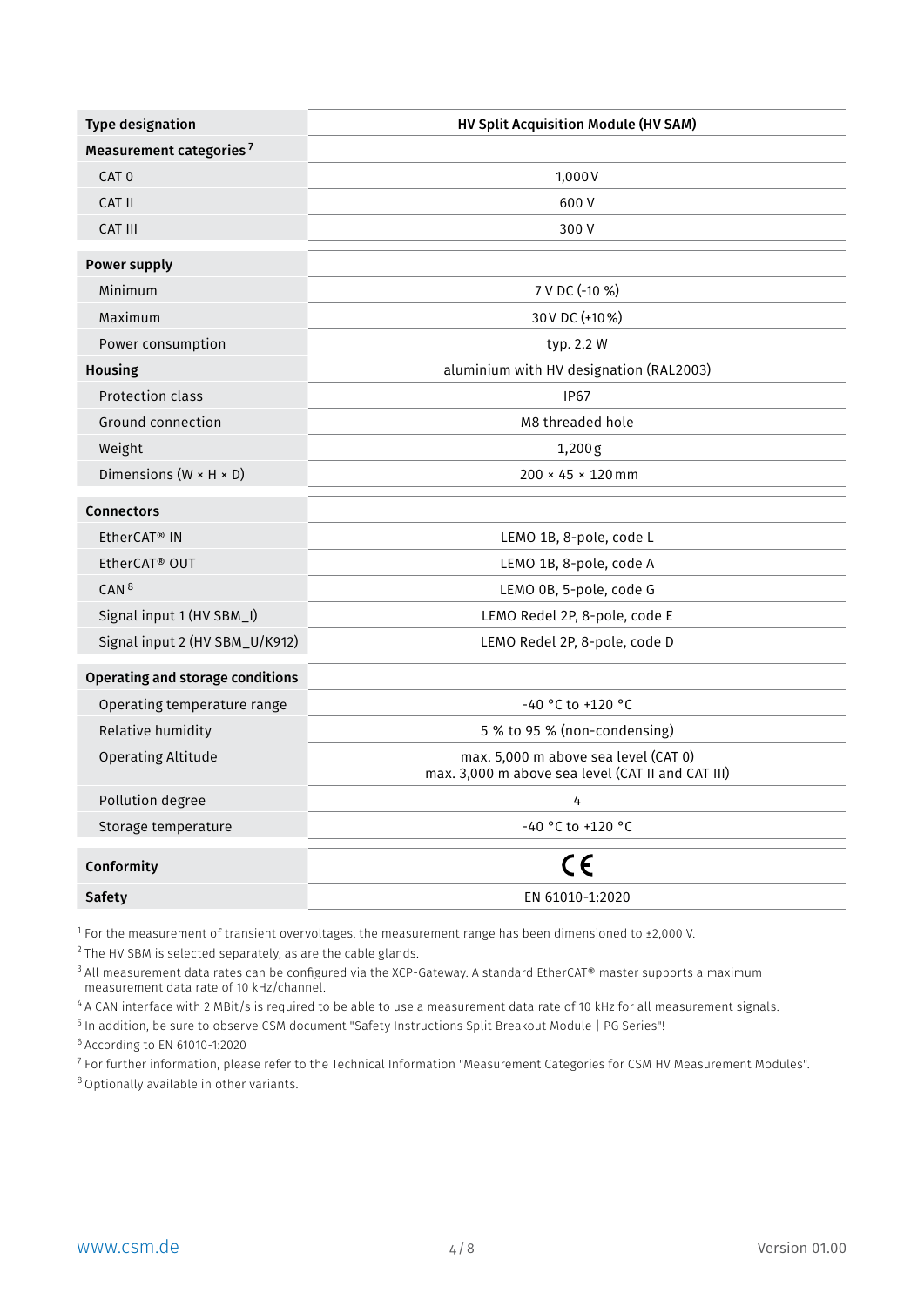#### <span id="page-4-0"></span>**HV SBM**

The HV Split Breakout Modules are used for tapping the current and the potentials HV+ and HV-. These signals are measured directly and transmitted to the HV Split Acquisition Module using shielded cables. The housing versions of the HV Split Breakout Module are available with cable gland and connection via ring terminals as well as with a PL500 plug-in system. For measurement in busbars there is an open version which is even more compact and allows direct connection via M8 bores.

#### **HV SBM with housing**

| <b>Type designation</b>              | HV SBM_I<br>HV SBM_U                                                                                                                                                                |                                                                |  |  |
|--------------------------------------|-------------------------------------------------------------------------------------------------------------------------------------------------------------------------------------|----------------------------------------------------------------|--|--|
|                                      |                                                                                                                                                                                     |                                                                |  |  |
|                                      |                                                                                                                                                                                     |                                                                |  |  |
| <b>Inputs</b>                        | HV- power cable<br>HV+ power cable                                                                                                                                                  |                                                                |  |  |
|                                      | When connecting the HV power cables to the HV SBM, be sure to observe the<br>document "Safety Instructions HV Split Breakout Module" valid for the<br>corresponding module version. |                                                                |  |  |
| Number of measured phases            |                                                                                                                                                                                     | 1                                                              |  |  |
| Number of cable glands               |                                                                                                                                                                                     | 1 (on each side)                                               |  |  |
| Cable cross sections                 |                                                                                                                                                                                     | 16 mm <sup>2</sup> to 95 mm <sup>2</sup>                       |  |  |
| Outer cable diameter                 | 9 mm to 25 mm (depending on the cable gland used)<br>See section "Cable glands"                                                                                                     |                                                                |  |  |
| <b>Connectors</b>                    |                                                                                                                                                                                     |                                                                |  |  |
| Connecting cable to HV SAM           | 2 m HV measurement cable with<br>LEMO REDEL 2P, 8-pole, code E                                                                                                                      | 2 m HV measurement cable with<br>LEMO REDEL 2P, 8-pole, code D |  |  |
| $HV+/HV-$ power cable $^1$           | Current and HV- potential tap                                                                                                                                                       | HV+ potential tap                                              |  |  |
|                                      | Connection via ring terminals and cable glands with<br>adapter for shielding or PL500 plug-in system                                                                                |                                                                |  |  |
| Ground connection                    | M8 threaded hole                                                                                                                                                                    |                                                                |  |  |
| <b>Housing</b>                       | Aluminium with HV designation (RAL2003)                                                                                                                                             |                                                                |  |  |
| Protection class                     |                                                                                                                                                                                     | IP67 $2$                                                       |  |  |
| Weight                               | t.b.d.                                                                                                                                                                              |                                                                |  |  |
| Dimensions ( $W \times H \times D$ ) | approx. 200 × 46 × 55 mm (w/o cable glands)<br>approx. 264 $\times$ 46 $\times$ 55 mm (with cable glands)                                                                           |                                                                |  |  |
| Measurement categories <sup>3</sup>  |                                                                                                                                                                                     |                                                                |  |  |
| CAT <sub>0</sub>                     | 1,000V                                                                                                                                                                              |                                                                |  |  |
| CAT II                               | 600 V                                                                                                                                                                               |                                                                |  |  |
| <b>CAT III</b>                       | 300 V                                                                                                                                                                               |                                                                |  |  |
| Operating and storage conditions     |                                                                                                                                                                                     |                                                                |  |  |
| Operating temperature range          |                                                                                                                                                                                     | -40 °C to +120 °C                                              |  |  |
| Relative humidity                    | 5 % to 95 % (non-condensing)                                                                                                                                                        |                                                                |  |  |
| <b>Operating Altitude</b>            | max. 5,000 m above sea level                                                                                                                                                        |                                                                |  |  |
| Pollution degree                     | 4 <sup>3</sup>                                                                                                                                                                      |                                                                |  |  |
| Storage temperature                  | -40 °C to +120 °C                                                                                                                                                                   |                                                                |  |  |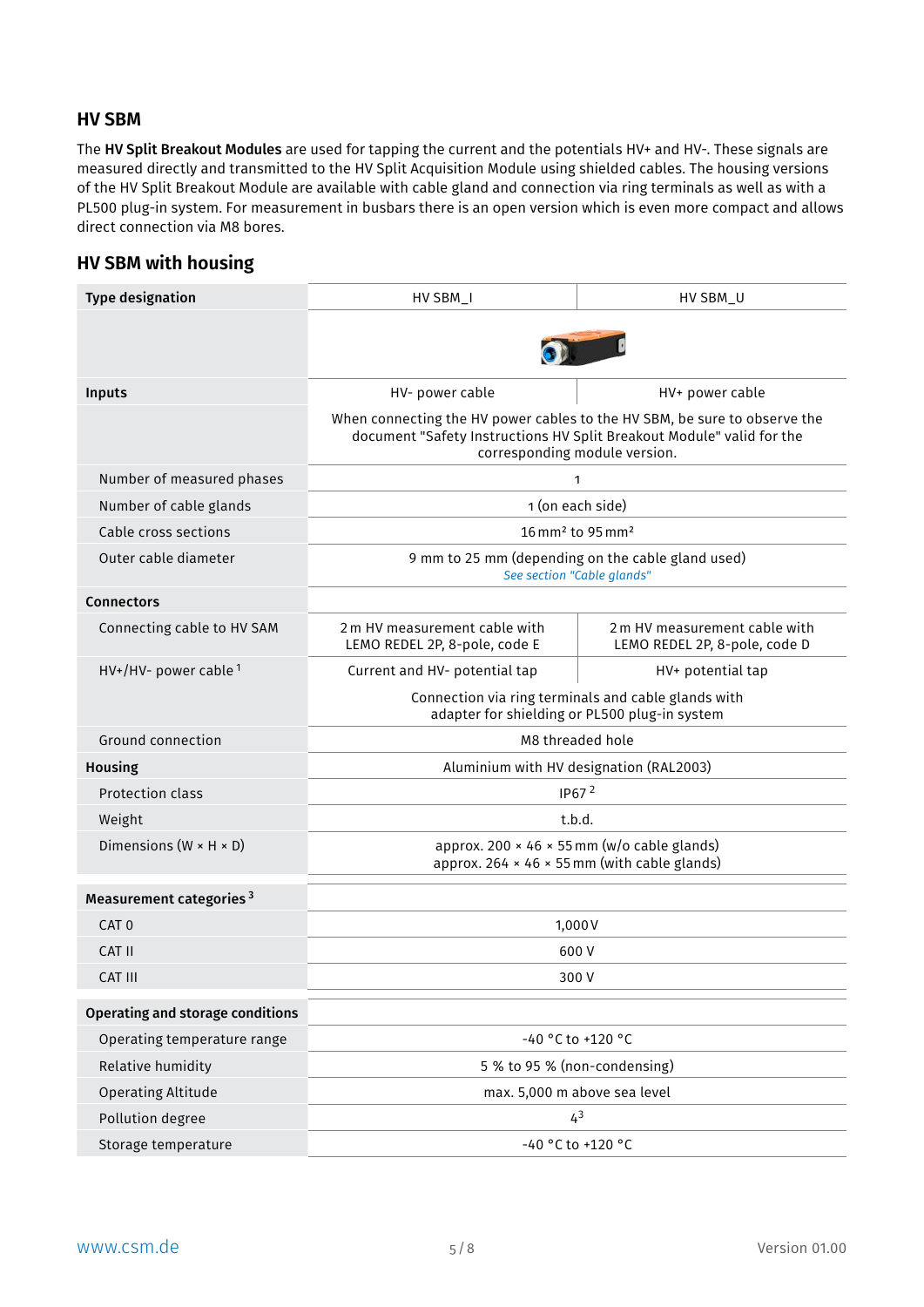| <b>Type designation</b> | HV SBM I                       | HV SBM U |  |  |  |
|-------------------------|--------------------------------|----------|--|--|--|
| Conformity              | $\mathsf{CE}$ (in preparation) |          |  |  |  |
| <b>Safety</b>           | EN 61010-1:2020                |          |  |  |  |

<sup>1</sup> The cable glands are to be selected separately.

<sup>2</sup> Version with plug-in connector available on request.

<sup>3</sup> Correct installation provided! Be sure to observe the mounting instructions in the installation manual.

<sup>4</sup> For further information, please refer to the Technical Information "Measurement Categories for CSM HV Measurement Modules".

#### **HV SBM open**

| <b>Type designation</b>                 | HV SBM_I open                                                                                                                                                                       |              | K912                                                       |  |
|-----------------------------------------|-------------------------------------------------------------------------------------------------------------------------------------------------------------------------------------|--------------|------------------------------------------------------------|--|
|                                         |                                                                                                                                                                                     |              |                                                            |  |
| Inputs                                  | HV- power cable                                                                                                                                                                     |              | HV+ power cable                                            |  |
|                                         | When connecting the HV power cables to the HV SBM, be sure to observe the<br>document "Safety Instructions HV Split Breakout Module" valid<br>for the corresponding module version. |              |                                                            |  |
| Number of measured phases               |                                                                                                                                                                                     | $\mathbf{1}$ |                                                            |  |
| Connection                              |                                                                                                                                                                                     |              |                                                            |  |
| Connecting cable to HV SAM              | 2 m HV measurement cable with<br>LEMO Redel 2P, 8-pole, code E                                                                                                                      |              | HV measurement cable with LEMO<br>Redel 2P, 8-pole, code D |  |
| HV+/HV- power cable                     | Connection via M8 bores<br>using ring terminals                                                                                                                                     |              | Connection via open cable end                              |  |
| Weight                                  | tbd.                                                                                                                                                                                |              |                                                            |  |
| <b>Dimensions</b>                       | $\odot$ 84 × 20 × 3 mm<br>2 39 × 41 × 19 mm<br>$(W \times H \times D)$                                                                                                              |              | $2m$ or $3m$                                               |  |
| <b>Measurement categories</b>           |                                                                                                                                                                                     |              |                                                            |  |
| CAT <sub>0</sub>                        | 1,000V                                                                                                                                                                              |              |                                                            |  |
| CAT II                                  |                                                                                                                                                                                     | 600V         |                                                            |  |
| CAT III                                 | 300 V                                                                                                                                                                               |              |                                                            |  |
|                                         |                                                                                                                                                                                     |              |                                                            |  |
| <b>Operating and storage conditions</b> |                                                                                                                                                                                     |              |                                                            |  |
| Operating temperature range             | -40 °C to +120 °C                                                                                                                                                                   |              | $-40$ °C to +125 °C                                        |  |
| Relative humidity                       | 5 % to 95 % (non-condensing)                                                                                                                                                        |              |                                                            |  |
| <b>Operating Altitude</b>               | max. 5,000 m above sea level                                                                                                                                                        |              |                                                            |  |
| Pollution degree                        | 4                                                                                                                                                                                   |              |                                                            |  |
| Storage temperature                     | -40 °C to +120 °C                                                                                                                                                                   |              | -40 °C to +125 °C                                          |  |
| Conformity                              |                                                                                                                                                                                     |              |                                                            |  |
|                                         | CE<br>(in preparation)                                                                                                                                                              |              |                                                            |  |
| <b>Safety</b>                           | EN 61010-1:2020                                                                                                                                                                     |              |                                                            |  |

<sup>1</sup> For further information, please refer to the Technical Information "Measurement Categories for CSM HV Measurement Modules".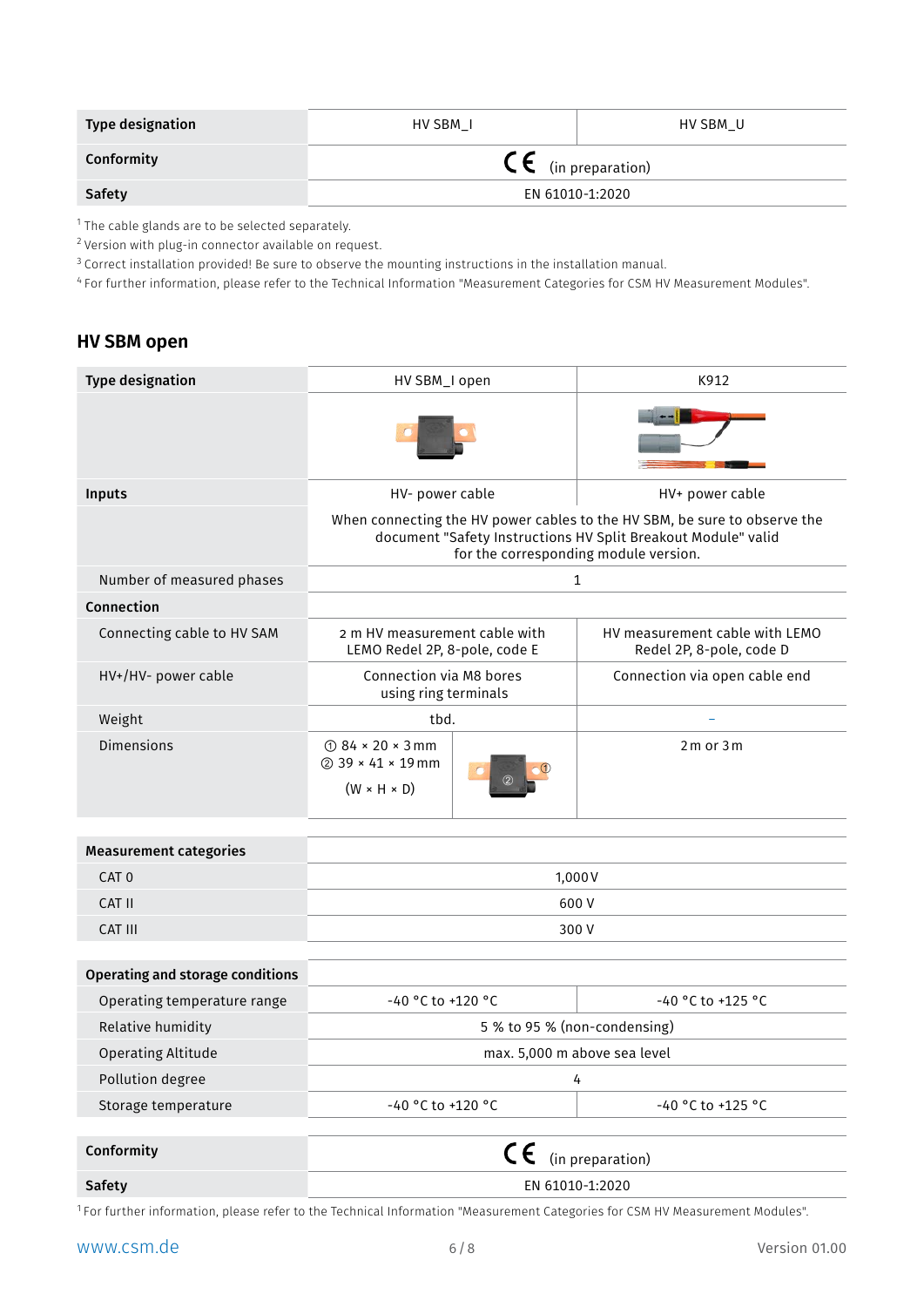#### Error of measurement<sup>1,2</sup>

| Voltage                       |                                                                                  |  |  |  |
|-------------------------------|----------------------------------------------------------------------------------|--|--|--|
| Gain error at 25 $^{\circ}$ C | max. ±0.05% of measured value                                                    |  |  |  |
| Offset and scaling error      | max. $\pm 0.02$ % of range                                                       |  |  |  |
| Gain drift                    | $max. \pm 20$ ppm/K of measured value                                            |  |  |  |
| Zero drift                    | max. $\pm 10$ ppm/K of range                                                     |  |  |  |
| Current                       | Online adjustment with stored calibration data,<br>with temperature compensation |  |  |  |
| Gain error at 25 °C           | max. ±0.15% of measured value                                                    |  |  |  |
| Offset and scaling error      | max. $\pm 0.05$ % of range                                                       |  |  |  |
| Gain drift                    | max. ±25 ppm/K of measured value                                                 |  |  |  |
| Zero drift                    | max. $±15$ ppm/K of range                                                        |  |  |  |

<sup>1</sup> For further information, please refer to the Technical Information on "Error of measurement".

<sup>2</sup> Data valid for joint calibration of HV SAM and HV SBM

## <span id="page-6-0"></span>**Cable glands**

Depending on the outer cable diameter, different types of cable glands have to be used for the HV SBM. The tightness of the housing can only be maintained with suitable combinations of cables and cable glands. The cable glands are selected separately. The following types are currently available:

| <b>Type</b>                                                                 | 9/14  | 11/20   | 15/25 |  |
|-----------------------------------------------------------------------------|-------|---------|-------|--|
| $D_1$ $\longleftrightarrow$<br>$D_2$ $\overline{ \leftarrow \rightarrow  }$ |       |         |       |  |
| Outer cable diameter                                                        |       |         |       |  |
| $D_1$ max.                                                                  | 14 mm | 20 mm   | 25 mm |  |
| $D_1$ min.                                                                  | 9 mm  | $11$ mm | 15 mm |  |
| $D_2$ max.                                                                  | 12 mm | 17 mm   | 21 mm |  |

### **Shunts**

CSM provides shunts with different measurement ranges for HV SBM. The shunts are selected depending on the measurement task and installed in the module housing. The maximum operating time depends, among other things, on the ambient temperature and the resulting power loss in the HV SBM. This means that the rated current may not be applied continuously without causing the HV SBM to overheat. The temperature must not exceed +120 °C.

| Nominal current $I_{\text{Rated}}$ [A]              | ±50                    | ±125                    | ±250                    | ±500                       | ±1,000                      |
|-----------------------------------------------------|------------------------|-------------------------|-------------------------|----------------------------|-----------------------------|
| Peak current $I_{\text{peak}}$ [A]                  | ±100                   | ±250                    | ±500                    | ±1,000                     | ±2,000                      |
| Measurement range $I_1$ , $I_2$ , $I_3$ , $I_L$ [A] | ±100, ±50,<br>±25, ±10 | ±250, ±125,<br>±50, ±25 | ±500, ±250.<br>±125,±50 | ±1,000,±500,<br>±250, ±125 | ±2,000,1.000,<br>±500, ±250 |
| Resolution at $I_{peak}$ [mA/Digit]                 | 3                      |                         | 15                      | 30                         | 60                          |
| Measurement resistor $[\mu \Omega]$                 | 500                    | 200                     | 100                     | 50                         | 35                          |